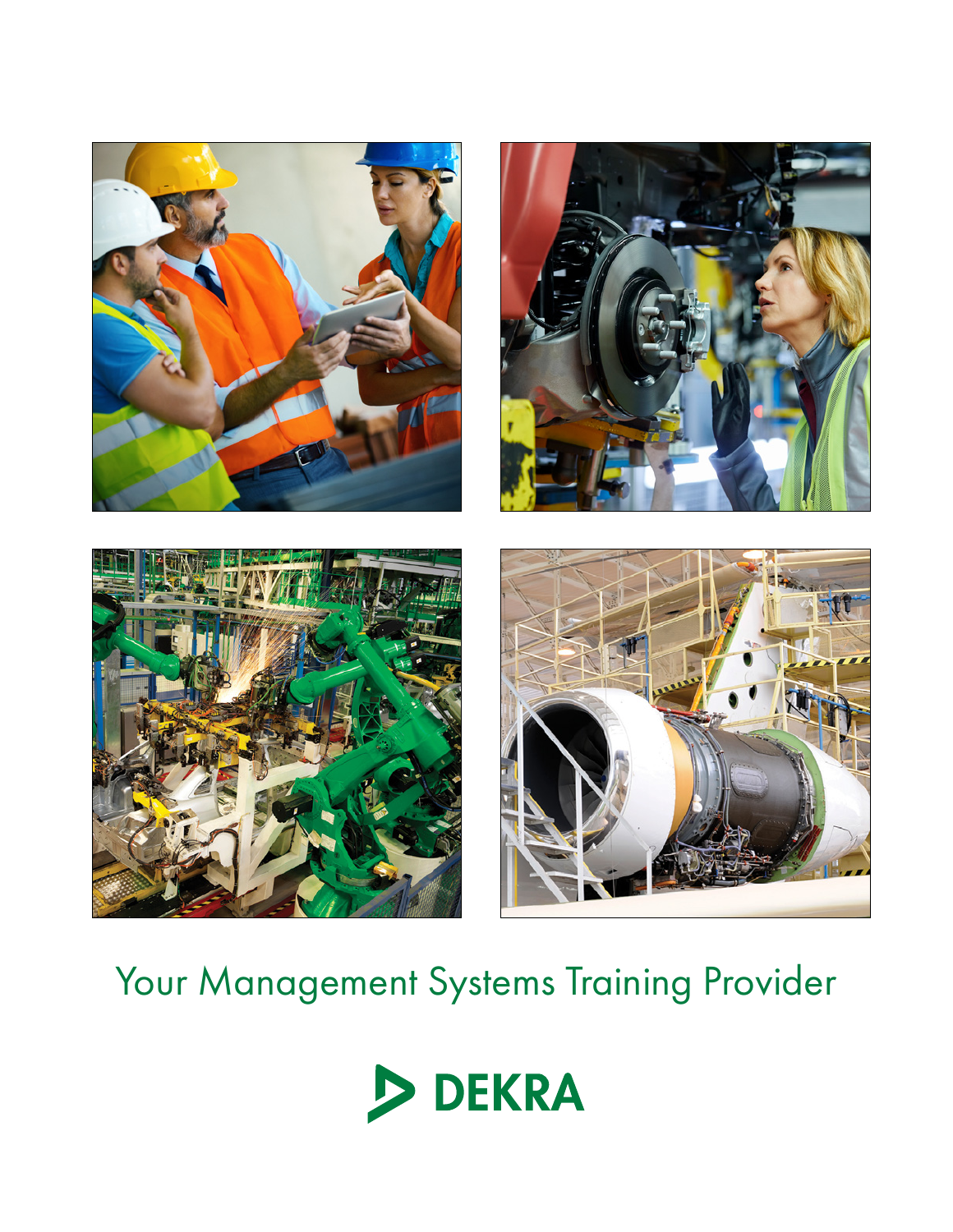## About Us »

**[DEKRA Management Systems Training](https://www.dekra.us/en/training/overview/),** provides training in support of organizational improvement and implementation of international management system standards. We successfully participated in the RAB pilot project for ISO 9001 Lead Auditor Training in 1993 and the ISO 14001 Lead Auditor Training in 1996. No organization has been doing RABQSA/Exemplar Global Certified Lead Auditor Training longer.

Established in 1989, we have grown to offer a full range of innovative training services to industry, government, non-profit, and service in areas of Quality, Environment, Energy, Food Safety, Occupational Health and Safety, and Information Security. Our full time staff and regional technical experts are fully qualified to provide the support you need.

#### Our Qualifications

Our skill set includes trainers with technical expertise in:

- Manufacturing
- Risk Management
- Automotive
- **Service**
- Occupational Health and Safety
- Air Pollution
- Medical Device
- Resource Management
- Pollution Prevention
- Emergency Preparedness
- Food
- Government
- Aerospace
- Health Care
- Military
- HACCP
- **Agribusiness**
- Energy
- Business Continuity
- Energy Management



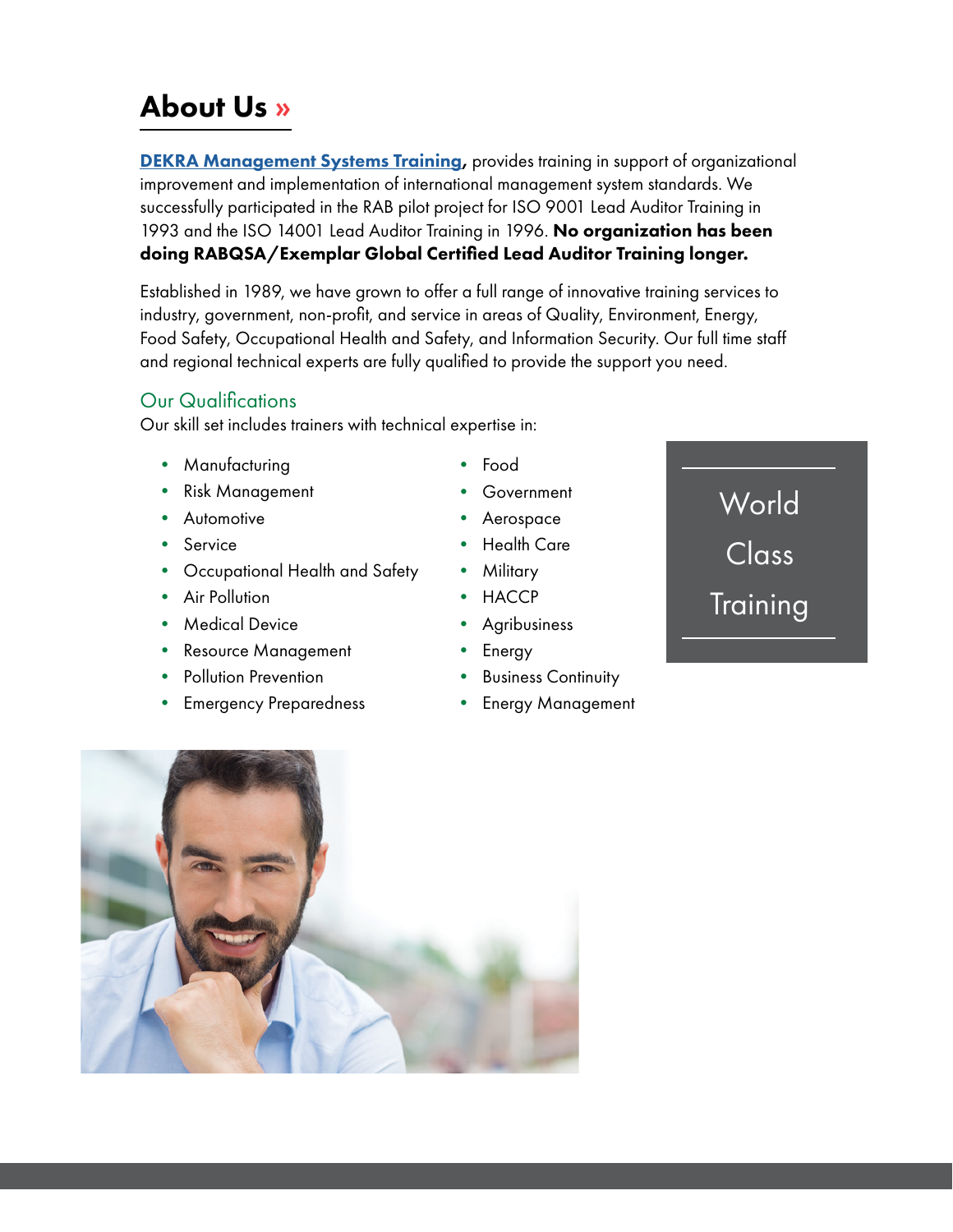## Training »

DEKRA is an Exemplar Global/Probitas Authentication-certified course provider offering a full array of [ISO 9001](https://www.dekra.us/en/training/iso-9001-training/), [ISO 13485,](https://www.dekra.us/en/training/iso-13485-training/) [AS9100, AS9110](https://www.dekra.us/en/training/as-training/), [ISO 14001,](https://www.dekra.us/en/training/iso-14001-training/) [FSSC 22000](https://www.dekra.us/en/training/food-safety-training/), [ISO 27001](https://www.dekra.us/en/training/iso-27001-training/) and [ISO 45001](https://www.dekra.us/en/training/45001-virtual/) courses including:



Global

- ISO 9001 Foundations
- ISO 9001 Internal Auditor
- ISO 9001 Lead Auditor
- ISO 13485 Foundations
- ISO 13485 Internal Auditor
- **PROBIT+S**

Exemplar

- ISO 13485 Lead Auditor • ISO 14001 Foundations
- ISO 14001 Internal Auditor
- ISO 14001 Lead Auditor
- ISO 45001 Foundations
- ISO 45001 Internal Auditor
- ISO 45001 Lead Auditor
- FSSC 22000 Foundations
- **FSSC 22000 Internal Auditor**
- FSSC 22000 Lead Auditor
- ISO 27001 Foundations
- ISO 27001 Internal Auditor
- ISO 27001 Lead Auditor
- AS9100 Lead Auditor
- AS9100 Internal Auditor
- AS9110 Lead Auditor
- AS9110 Internal Auditor
- Competency Unit QM
- Competency Unit EM
- Competency Unit OH
- Competency Unit MD
- Competency Unit FS
- Competency Unit AU
- Competency Unit TL

Our ISO 9001 based courses are available with specific content for: AS9100, AS9110, ISO 13485, ISO/IATF 16949, ISO 17025, Food, Government, Service, Health Care, Military, and Agribusiness. Our ISO 14001 and ISO 45001 based courses can be customized with examples specific to your unique needs.

DEKRA also offers a series of courses designed to support implementation including:

- Executive Overview
- ISO 9001, ISO 13485, IATF 16949, AS9100, AS9110, AS9120, ISO 22301, FSSC 22000, ISO 14001, ISO 50001, ISO 27001, & ISO 45001 Internal Auditor – 2 and 3 day courses available
- Documentation 1 and 2 day courses available
- Implementation 1, 2, and 3 day courses available
- Integrated Auditing QMS/EMS/EnMS/OHSMS
- Risk Identification & Management



[All of our courses are available for presentation at your organization.](https://www.dekra.us/en/training/training-quote/) Check out our website or call us for a public course schedule.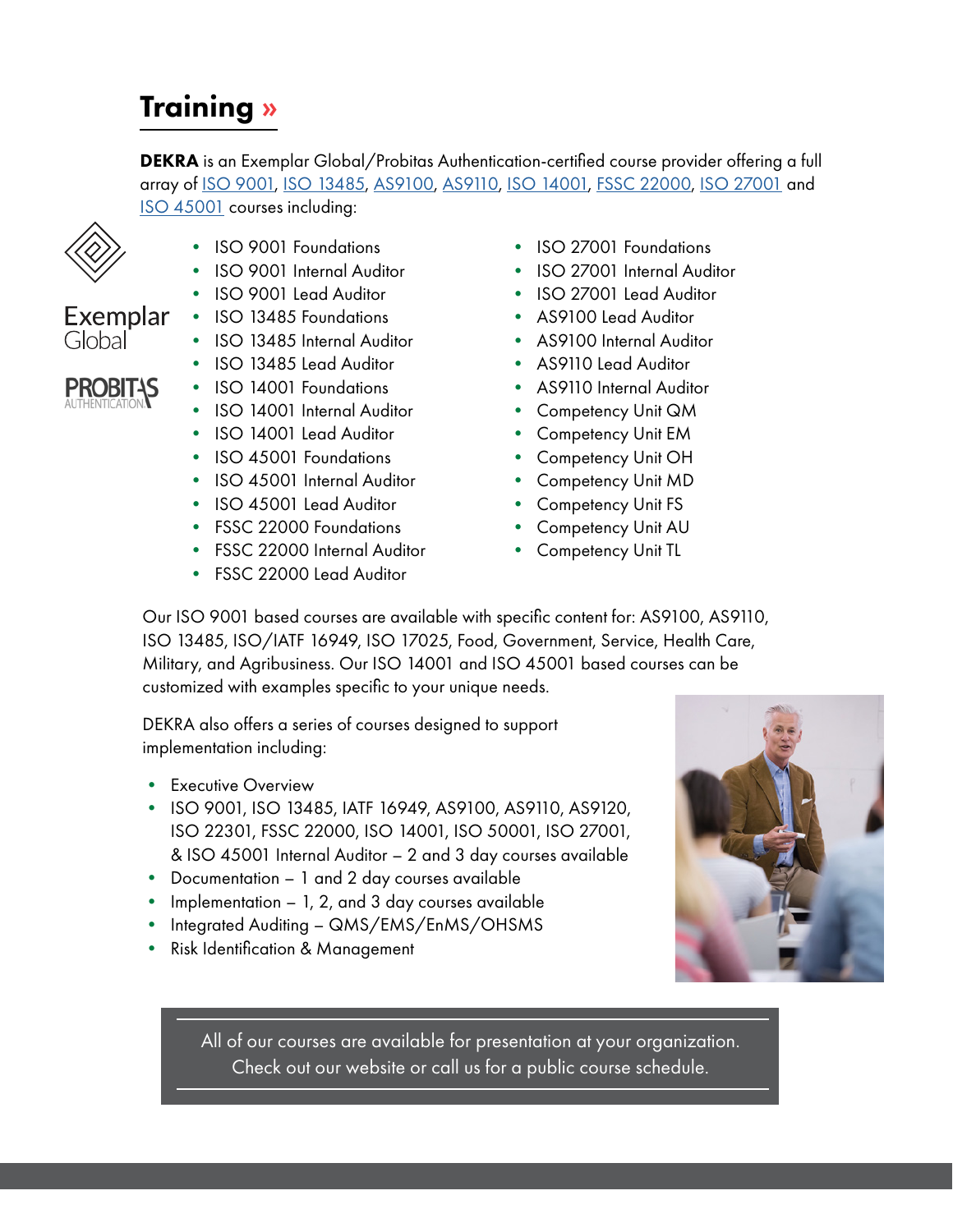| <b>Course and Description</b>                                                                                                                                                                                                                                                                                                                                                                                                                                                                                                                                                                                                                                     | <b>Duration</b>           | <b>Standards</b>                                                                                                              | <b>Delivery</b><br><b>Options</b>                    |
|-------------------------------------------------------------------------------------------------------------------------------------------------------------------------------------------------------------------------------------------------------------------------------------------------------------------------------------------------------------------------------------------------------------------------------------------------------------------------------------------------------------------------------------------------------------------------------------------------------------------------------------------------------------------|---------------------------|-------------------------------------------------------------------------------------------------------------------------------|------------------------------------------------------|
| <b>Overview</b><br>This course covers the content of the standard in a<br>manner that provides a description of the requirements<br>of the standard as well as the general requirements<br>associated with fulfilling these requirements. The specific<br>content presented can be easily customized based<br>on the designated audience in attendance in order to<br>cover information that is specific to top management,<br>middle management, key decision makers or to provide<br>a general overview for employees. The duration of this<br>course can be specified by customers based on their<br>needs and the audience in attendance at the presentation. | 2-Hour<br>4-Hour<br>1-Day | ISO 9001, ISO 14001,<br>ISO 13485, AS9100,<br>AS9110, AS9120,<br>ISO 27001,<br>ISO 45001,<br>FSSC 22000,<br><b>IATF 16949</b> | <b>ONSITE</b><br><b>E-LEARNING</b><br><b>VIRTUAL</b> |
| <b>Understanding and Implementing</b><br>This course provides those in attendance with a detailed<br>understanding of the requirements of the standard and<br>the specific steps an organization needs to undertake to<br>fulfill those requirements. At the end of this course, those<br>in attendance will have a detailed project plan that is<br>unique to the specific needs and approach they need to<br>take to meet the requirements.                                                                                                                                                                                                                     | 2-Day                     | ISO 9001, ISO 14001,<br>ISO 13485, AS9100,<br>AS9110, AS9120,<br>ISO 27001,<br>ISO 45001,<br>FSSC 22000,<br><b>IATF 16949</b> | <b>ONSITE</b><br><b>VIRTUAL</b>                      |
| <b>Internal Auditor</b><br>This course is intended to provide knowledge of the<br>standard and the requirements for conducing internal<br>audits of an organization's management system.                                                                                                                                                                                                                                                                                                                                                                                                                                                                          | 2-Day                     | ISO 9001, ISO 14001,<br>ISO 13485, AS9100,<br>AS9110, AS9120,<br>ISO 27001,<br>ISO 45001,<br><b>IATF 16949</b>                | <b>ONSITE</b><br><b>VIRTUAL</b>                      |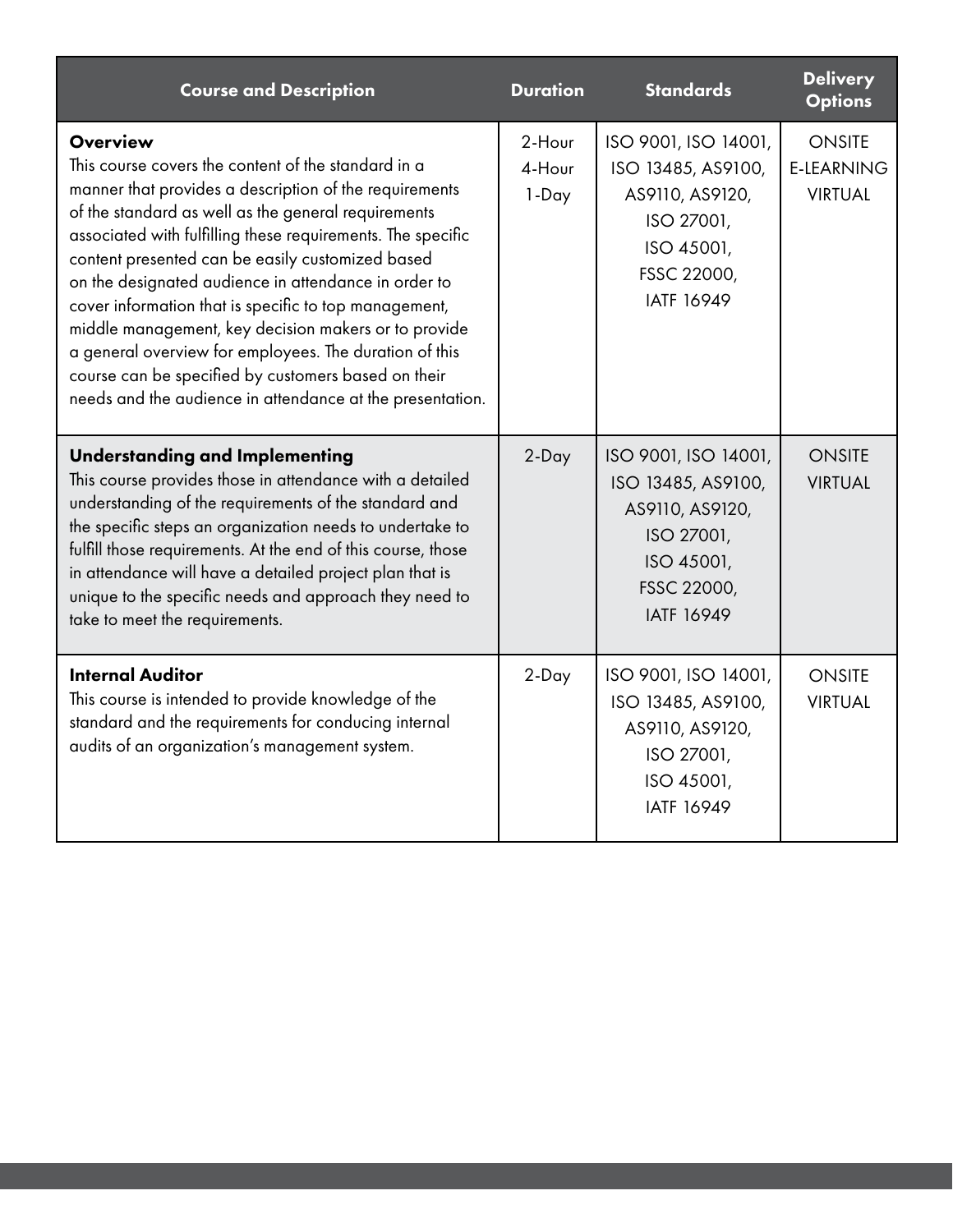| <b>Course and Description</b>                                                                                                                                                                                                                                                                                                                                                                                                                                                                                                                                  | <b>Duration</b>  | <b>Standards</b>                                                                                    | <b>Delivery</b><br><b>Options</b>                |
|----------------------------------------------------------------------------------------------------------------------------------------------------------------------------------------------------------------------------------------------------------------------------------------------------------------------------------------------------------------------------------------------------------------------------------------------------------------------------------------------------------------------------------------------------------------|------------------|-----------------------------------------------------------------------------------------------------|--------------------------------------------------|
| <b>Internal Auditor</b><br>This course provides detailed content coverage of the<br>specific standard covered, in addition to extensive hands-<br>on experience designed to help people participate in<br>effective internal audits in their organization. This course<br>is designed to help those in attendance understand the<br>requirements within the standard including<br>interpretation of the requirements within<br>various audit situations and, the specific<br>requirements for conducting<br>a successful Internal Audit.<br>Exemplar<br>Global | 3-Day            | ISO 9001, ISO 14001,<br>ISO 13485, AS9100,<br>AS9110, ISO 45001,<br>FSSC 22000,<br><b>ISO 27001</b> | <b>ONSITE</b><br><b>PUBLIC</b><br><b>VIRTUAL</b> |
| <b>Lead Auditor</b><br>This course provides extensive, detailed content coverage<br>of the specific standard covered. In addition, it provides<br>extensive hands-on experience designed to help people<br>conduct and participate in effective audits of all types.<br>This course is designed to help those in attendance<br>understand the requirements within the<br>standard including interpretation of the<br>requirements within wide<br>variety of real life audit<br>Exemplar<br>situations.<br>Global                                               | $4-$ or<br>5-Day | ISO 9001, ISO 14001,<br>ISO 13485, AS9100,<br>AS9110, ISO 45001,<br>FSSC 22000,<br><b>ISO 27001</b> | <b>ONSITE</b><br><b>PUBLIC</b><br><b>VIRTUAL</b> |